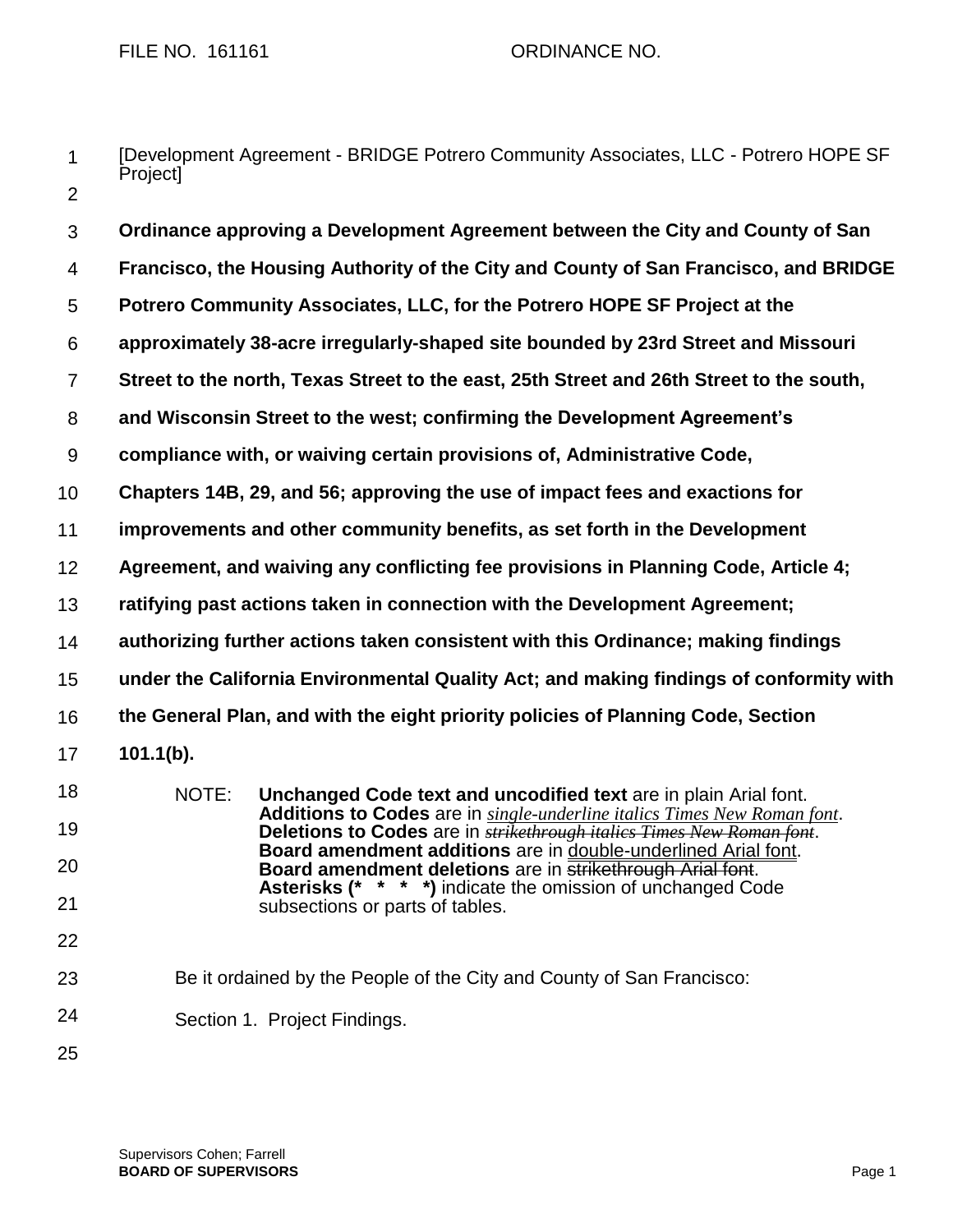1  $\mathcal{P}$ 3 (a) California Government Code Section 65864 et seq. authorizes any city, county, or city and county to enter into an agreement for the development of real property within its jurisdiction.

4 5 6 (b) Chapter 56 of the Administrative Code ("Chapter 56") sets forth certain procedures for the processing and approval of development agreements in the City and County of San Francisco (the "City").

7 8 9 10 11 12 13 14 (c) HOPE SF is the nation's first large-scale public housing transformation collaborative aimed at disrupting intergenerational poverty, reducing social isolation, and creating vibrant mixed-income communities without mass displacement of current residents. Launched in 2007, HOPE SF is a human and real estate capital commitment by the City. HOPE SF, the City's signature anti-poverty and equity initiative, is committed to breaking intergenerational patterns related to the insidious impacts of trauma and poverty, and to creating economic and social opportunities for current public housing residents through deep investments in education, economic mobility, health and safety.

15 16 17 18 (d) The Potrero HOPE SF project (the "Project"), which is located in the Potrero Hill neighborhood, is an approximately 38-acre irregularly shaped site bounded by 23rd Street and Missouri Street to the north, Texas Street to the east, 25th Street and 26th Street to the south and Wisconsin Street to the west in San Francisco

19 20 (e) The San Francisco Housing Authority owns and operates 619 units of public housing on the approximately 38-acre site of the Project.

21 22 23 24 25 (f) The Project is a mixed-use, mixed-income development with several different components: (i) construction of the public infrastructure to support the Project; (ii) development of private affordable housing on affordable parcels in accordance with an affordable housing plan; (iii) development of private residential projects on market rate parcels; and (iv) development of community improvements (e.g., open space areas,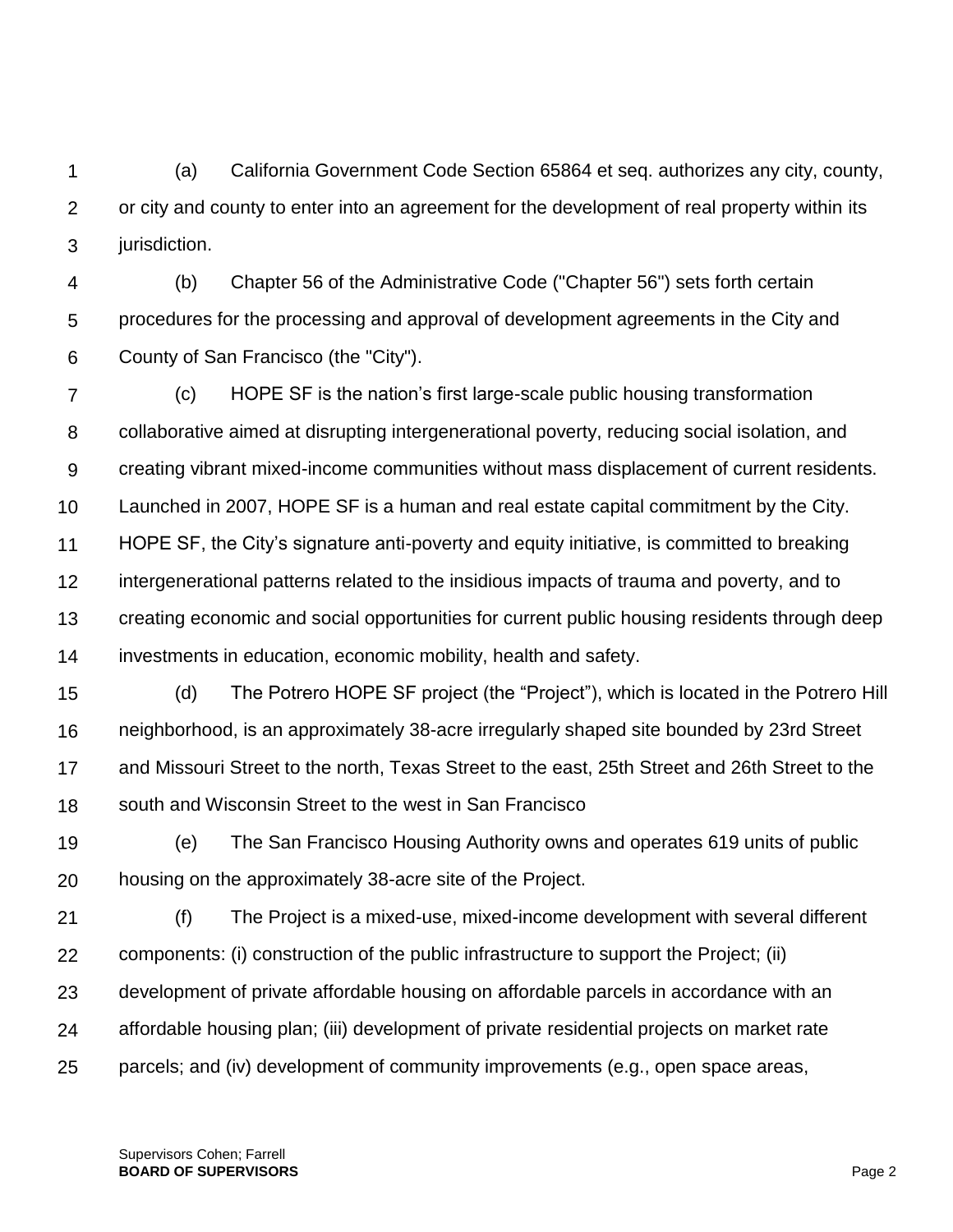1  $\mathcal{P}$ 3 4 5 6 community facilities) throughout the Project. The Potrero HOPE master plan consists of a maximum of 1,700 units, of which approximately 800 are replacement units for existing Potrero households and additional affordable housing units. There are also up to 800 units that will be for market rate homeownership and rental. The master plan includes all new streets and utility infrastructure, 3.5 acres of new open spaces, and approximately 50,000 square feet of new neighborhood serving spaces.

7 8 9 10 11 (g) BRIDGE Potrero Community Associates, LLC (the "Developer") filed an application with the City's Planning Department for approval of a development agreement relating to the Project Site (the "Development Agreement") under Chapter 56. A copy of the Development Agreement is on file with the Clerk of the Board of Supervisors in File No. 161161 and is incorporated herein by reference.

12 13 14 15 (h) This ordinance is companion legislation to other ordinances relating to the Potrero HOPE SF project, including Planning Code amendments and Zoning Map amendments. These ordinances are on file with the Clerk of the Board of Supervisors in File Nos. 161159, 161160, and 161308.

16 17 18 19 20 21 (i) The Project will help realize and further the City's HOPE SF goals. In addition to helping the City realize and further such goals, the City has determined that development of the Project under the Development Agreement will provide additional benefits to the public that could not be obtained through application of existing City ordinances, regulations and policies. The Development Agreement will eliminate uncertainty in the City's land use planning for the Project and secure orderly development of the Project.

22

Section 2. Environmental and Land Use Findings.

23 24 25 The Board of Supervisors adopted a companion ordinance related to General Plan amendments for the Project. This companion ordinance described the Project and included findings under the California Environmental Quality Act (Public Resources Code Sections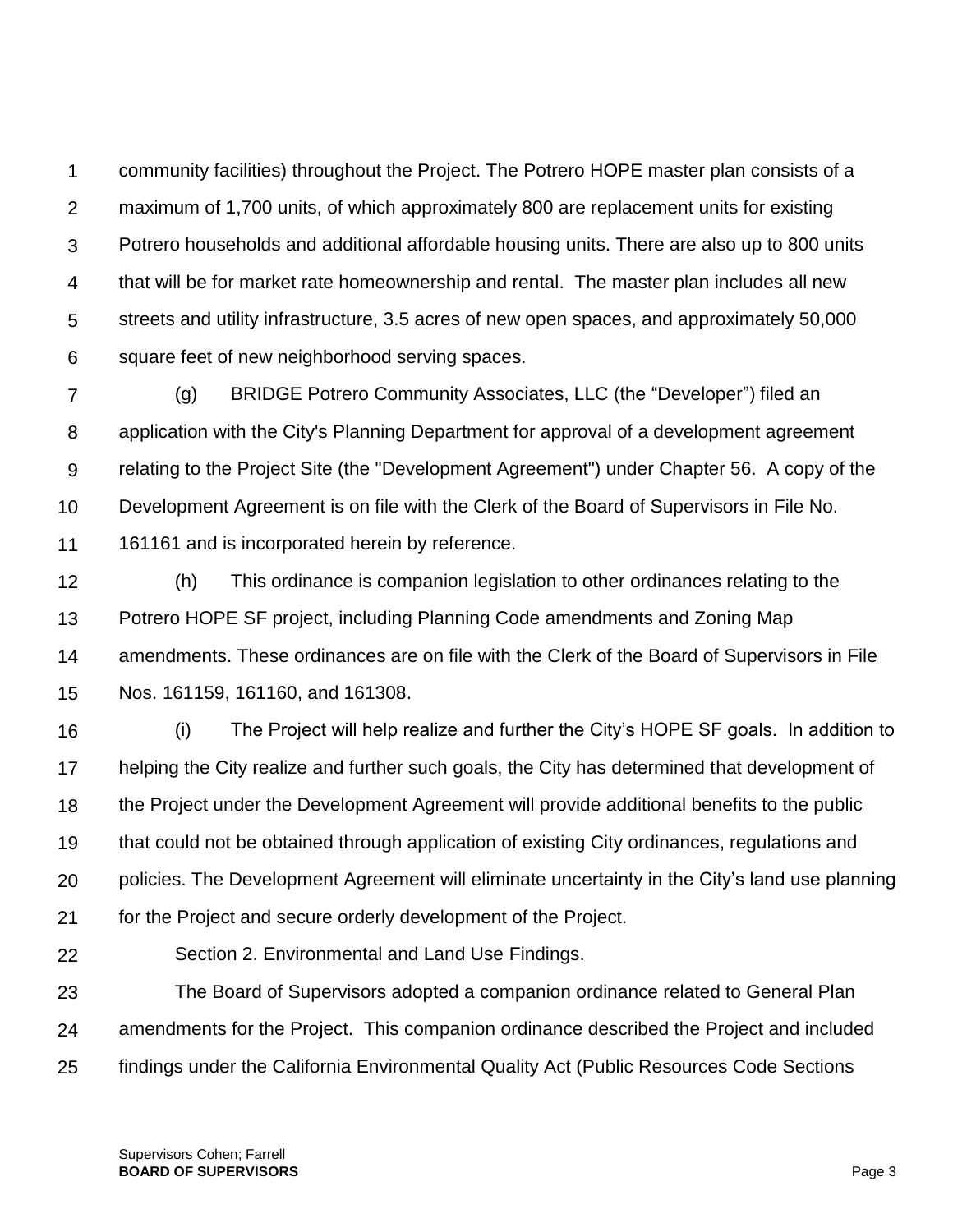1  $\mathcal{P}$ 3 4 5 21000 et seq.), and findings of consistency with the General Plan, and the eight priority policies of Planning Code Section 101.1. The Board of Supervisors adopts all of these findings for purposes of this ordinance. The companion ordinance on the General Plan amendments and the accompanying findings are on file with the Clerk of the Board of Supervisors in File No. 161308 and are incorporated herein by reference.

6

Section 3. Approval of Development Agreement.

7 8 9 (a) The Board of Supervisors approves all of the terms and conditions of the Development Agreement, in substantially the form on file with the Clerk of the Board of Supervisors in File No. 161161.

10 11 12 13 14 15 16 17 18 19 20 21 22 (b) The Board of Supervisors approves and authorizes the execution, delivery and performance by the City of the Development Agreement as follows: (i) the Director of Planning and (other City officials listed thereon) are authorized to execute and deliver the Development Agreement and consents thereto, and (ii) the Director of Planning and other appropriate City officials are authorized to take all actions reasonably necessary or prudent to perform the City's obligations under the Development Agreement in accordance with its terms. The Director of Planning, at his or her discretion and in consultation with the City Attorney, is authorized to enter into any additions, amendments or other modifications to the Development Agreement that the Director of Planning determines are in the best interests of the City and that do not materially increase the obligations or liabilities of the City or materially decrease the benefits to the City as provided in the Development Agreement. Final versions of such documents shall be provided to the Clerk of the Board for inclusion in the official file within 30 days of execution by all parties.

23

Section 4. Potential Conflict of Development Agreement with Administrative Code; Waiver of Administrative Code Provisions.

25

24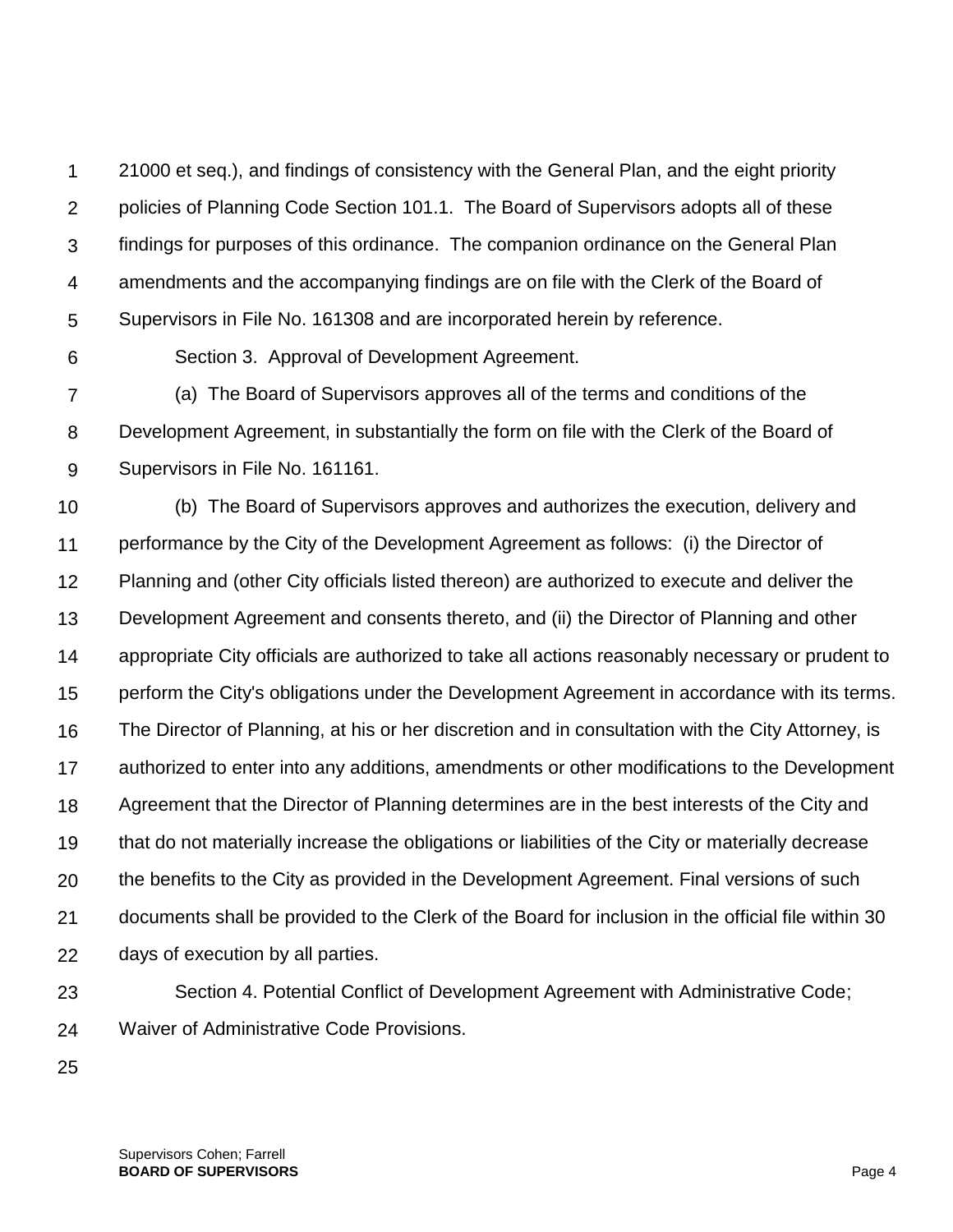1  $\mathcal{P}$ 3 (a) In the event of any conflict between any provision of the Development Agreement and Administrative Code Chapters 14B, 29 or 56, the Development Agreement provision shall prevail,

4 5 6 7 8 9 10 (b) Without limiting the scope of subsection (a), above, which applies to the Administrative Code Chapters mentioned therein in their entirety, the provisions of Administrative Code Chapters 14B, 29 and 56 designated below are, as to the Development Agreement, hereby waived or deemed satisfied. The omission below of a reference to a particular provision in the Development Agreement or a particular provision in one of the aforementioned Administrative Code Chapters shall not be construed to negate the applicability of subsection (a) to such provisions.

- 11 12 13 (1) The Project comprises nearly 40 acres and is the type of large multi-phase and/or mixed-use development contemplated by the Administrative Code and is deemed to satisfy the provisions of Chapter 56, Section 56.3(g).
- 14 15 16 (2) The provisions of Development Agreement Section 6.6 and the Workforce MOU attached to the Development Agreement as Exhibit I shall apply in lieu of the provisions of City Administrative Code Chapter 14B, Section 14B.20 and Chapter 56, Section 56.7(c).
- 17 18 19 (3) The provisions of the Development Agreement regarding any amendment or termination, including those relating to "Material Change," shall apply in lieu of the provisions of Chapter 56, Section 56.15.
- 20 21 22 (4) The City established the HOPE SF Fund through Ordinance No. 180-07, and affirmed its commitment to HOPE SF through Resolution No. 556-07. Together, those actions shall apply in lieu of the provisions of Administrative Code Chapter 29.
- 23 24 25 Section 5. Planning Code Fee Waiver for the Eastern Neighborhoods Impact Fee. Notwithstanding the fee payment requirements of Planning Code Sections 423 et seq. (Eastern Neighborhoods Impact Fee), the fee payments for the Project as identified in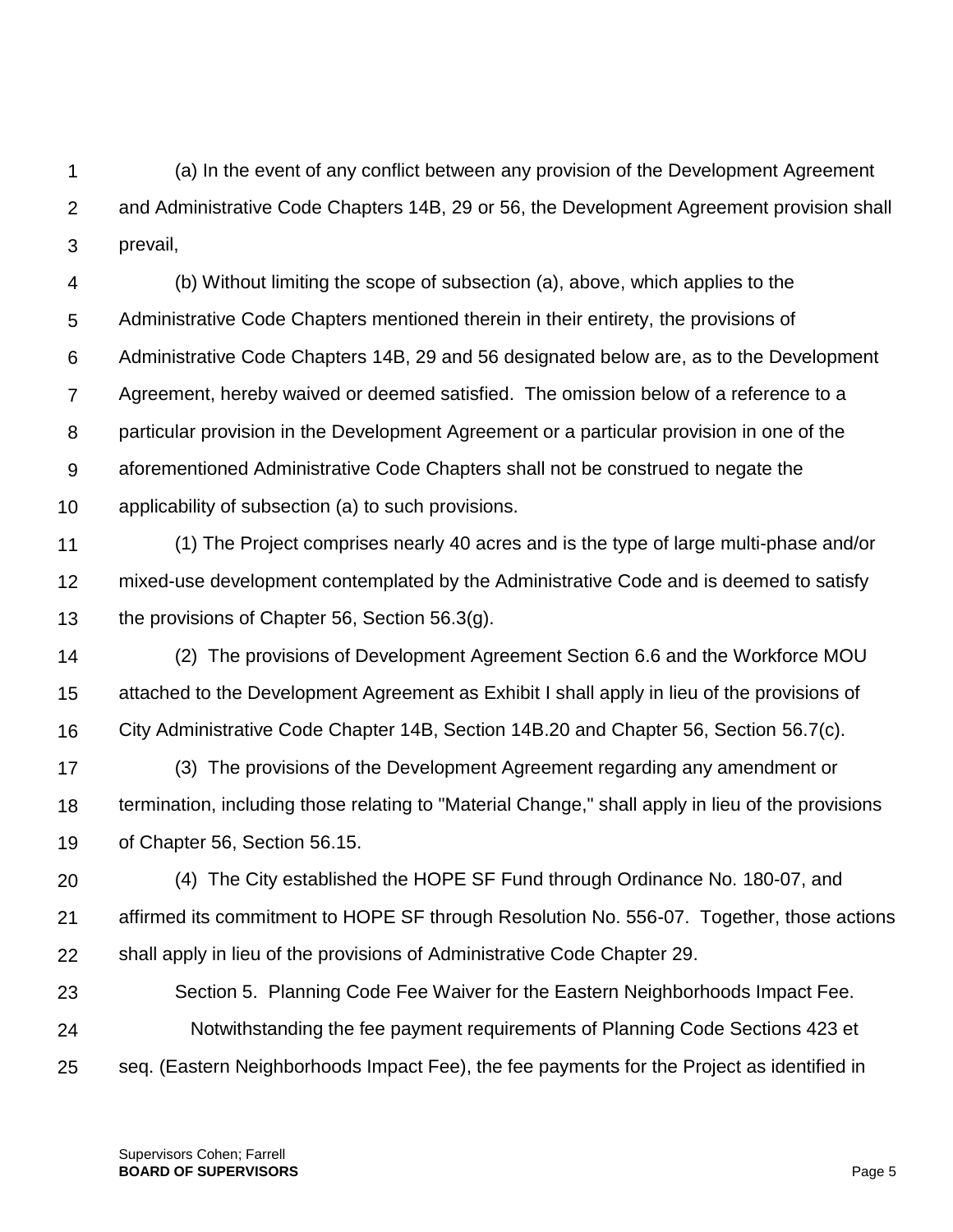1  $\mathcal{P}$ 3 4 5 6 this ordinance are hereby waived. In lieu of paying said fees, the Developer shall pay the equivalent amount of fees directly to the Mayor's Office of Housing and Community Development to fund infrastructure and community benefits within the boundaries of the HOPE SF Potrero Special Use District and as contemplated in the Development Agreement. Said fees shall be paid at the same time fees are paid in accordance with Planning Code Sections 423.3 and 423.4.

7 Section 6. Administrative Code Chapter 56 Waiver.

8 9 10 11 In connection with the Development Agreement, the Board of Supervisors finds that the requirements of Chapter 56, as modified hereby, have been substantially complied with and waives any procedural or other requirements of Chapter 56 if and to the extent that they have not been strictly complied with.

12 Section 7. Ratification of Past Actions; Authorization of Future Actions.

13 14 15 16 All actions taken by City officials in preparing and submitting the Development Agreement to the Board of Supervisors for review and consideration are hereby ratified and confirmed, and the Board of Supervisors hereby authorizes all subsequent action to be taken by City officials consistent with this ordinance.

17

Section 8. Effective and Operative Dates.

18 19 20 21 (a) This ordinance shall become effective 30 days after enactment. Enactment occurs when the Mayor signs the ordinance, the Mayor returns the ordinance unsigned or does not sign the ordinance within ten days of receiving it, or the Board of Supervisors overrides the Mayor's veto of the ordinance.

- 22 23 24 (b) This ordinance shall become operative only on the later of (a) the effective date of this ordinance, or (b) the last occurring effective date among the companion ordinances identified in Section 1(h) of this ordinance. Copies of said ordinances are on file with the
- 25